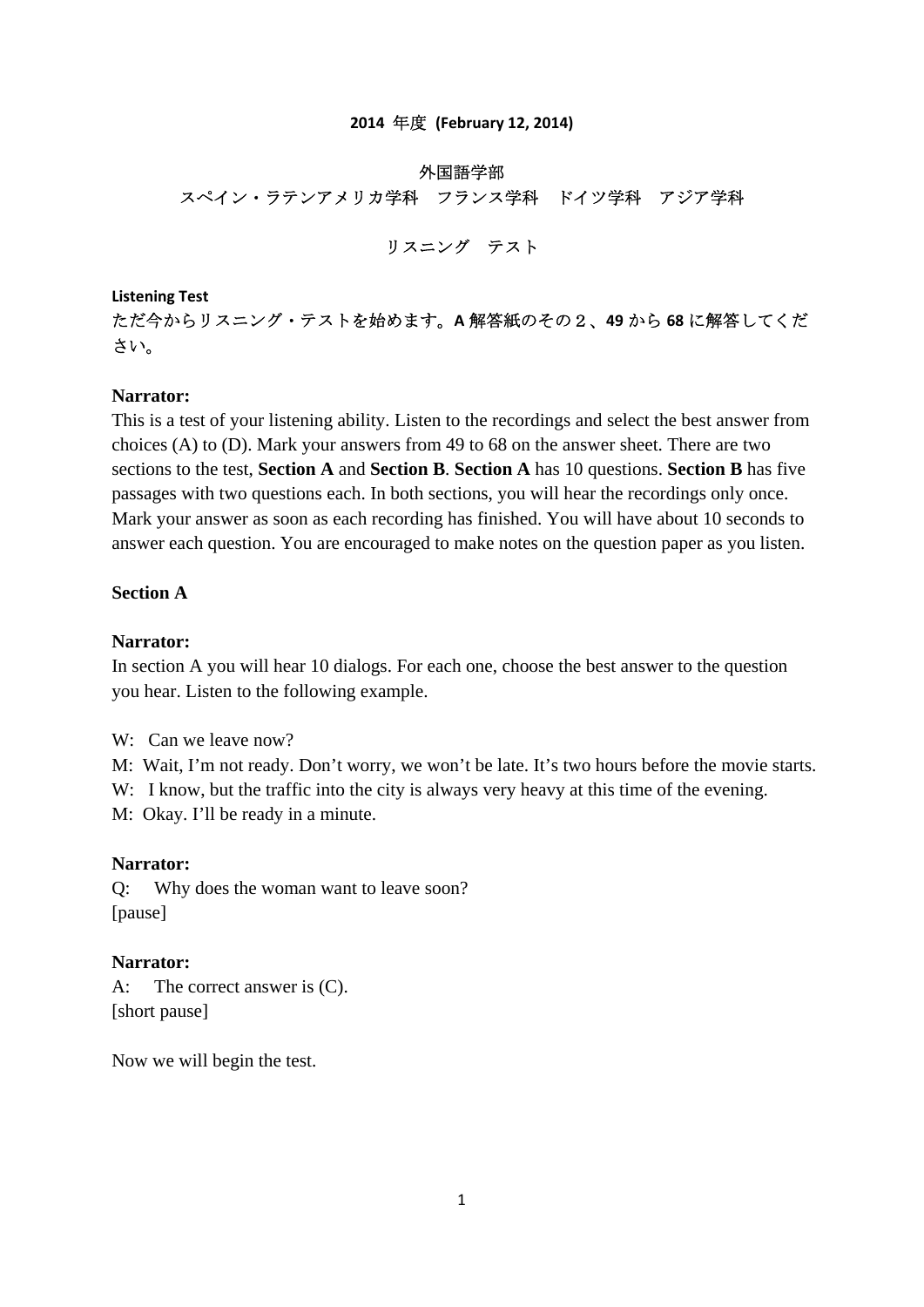Dialog 1

- M: Excuse me. Do you have any other jackets like this one?
- W: Certainly. Was it too big or too small?
- M: The size was fine, it's just that the colour's too dark for me. Do you have one in a lighter blue?
- W: I'm sorry, we don't have that style of jacket in light blue. But, we do have a light blue jacket in another style. It's quite a bit more expensive, though.

M: Okay. Let me try it on and see how it looks.

Question 49. Why did the man not like the first jacket that he tried on?

Dialog 2

- W: Professor Crisp, will you be in your office today at around 2:30?
- M: You know that my office hours are from 1:00 to 2:00. Why don't you come during that time?
- W: I would, but I have a meeting that I must attend which will go on until about 2:15. I wouldn't normally bother you, but I really do need to see you today to discuss credit transfers.
- M: Oh, I see. Unfortunately, I have to teach classes from 2:15, but I'll be free from 5:00. Can you come then?
- W: Yes, I can. Thank you very much for sparing me the time.

Question 50. At what time will the professor begin his classes?

- M: When did this bookstore open?
- W: It opened just last month.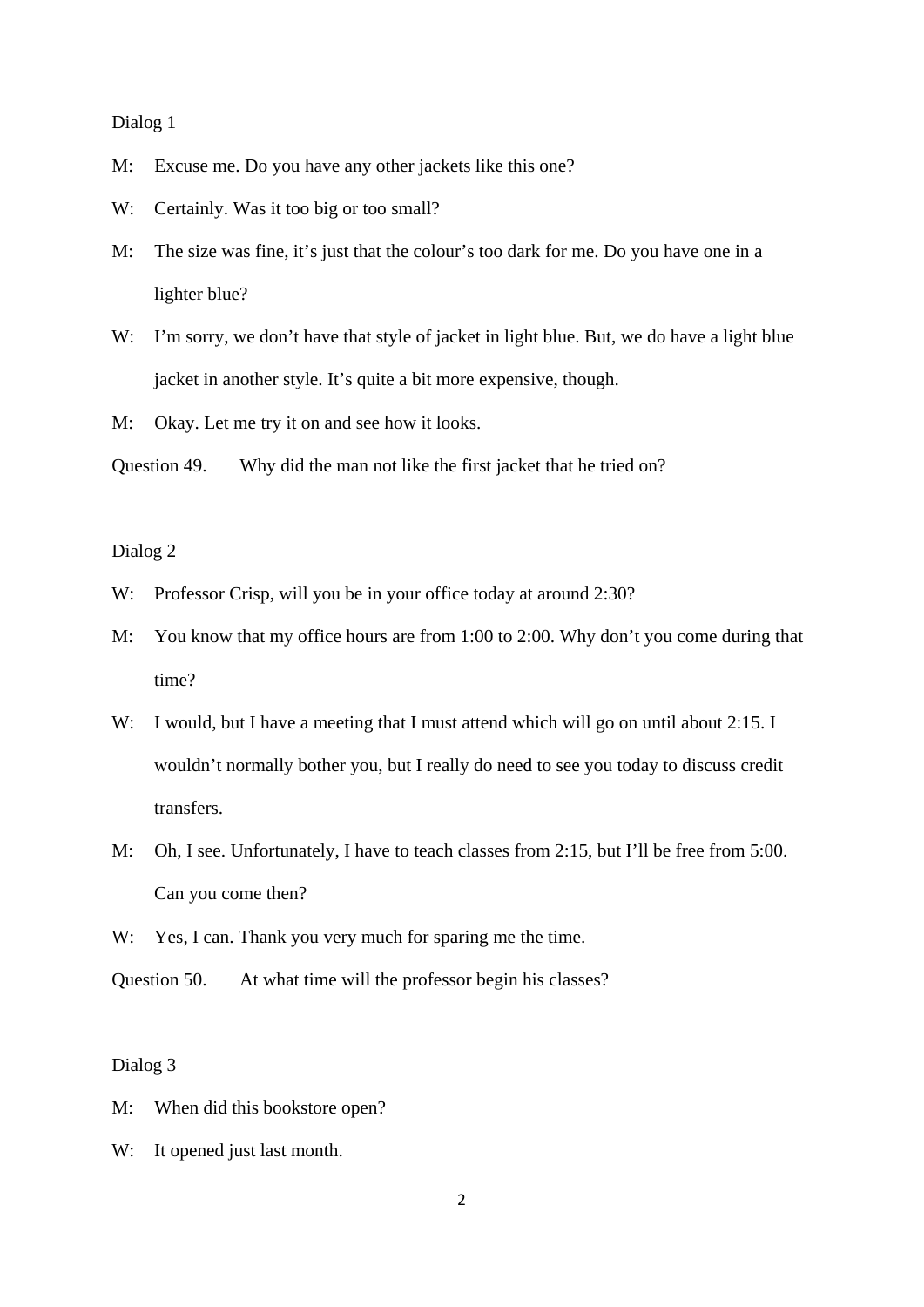- M: Wow, it's huge!
- W: Yes. And the parking area is really big, too. It's great. I have no problems finding a space. And, it has a wonderful selection of foreign books. Oh, and you should see the top floor. It's my favourite part of the store.
- M: What's so good about it?
- W: The entire floor is a café. You can enjoy a coffee while you read.
- M: That's great. Does it have Wi-Fi?
- W: Of course, And it's free.
- M: Then, what are we waiting for? Let's go.
- Question 51. What does the woman like most about the bookstore?

- M: What's wrong, Jane?
- W: I have a terrible headache. I think it's from lack of sleep. I was up all night trying to write my report. The deadline for submission was 10 o'clock this morning.
- M: Why didn't you ask Professor Brown for an extension? I'm sure he would have given you one.
- W: I didn't want to ask him again. He gave me one last time. Remember?
- M: Ah, yes. Well, did you get it in on time?
- W: Only just. I really don't know why I leave things until the last minute.
- M: You really should learn to plan ahead.
- W: You're right. But for now all I want to do is sleep for the entire week!
- Question 52. What does the man suggest to the woman about her study habits?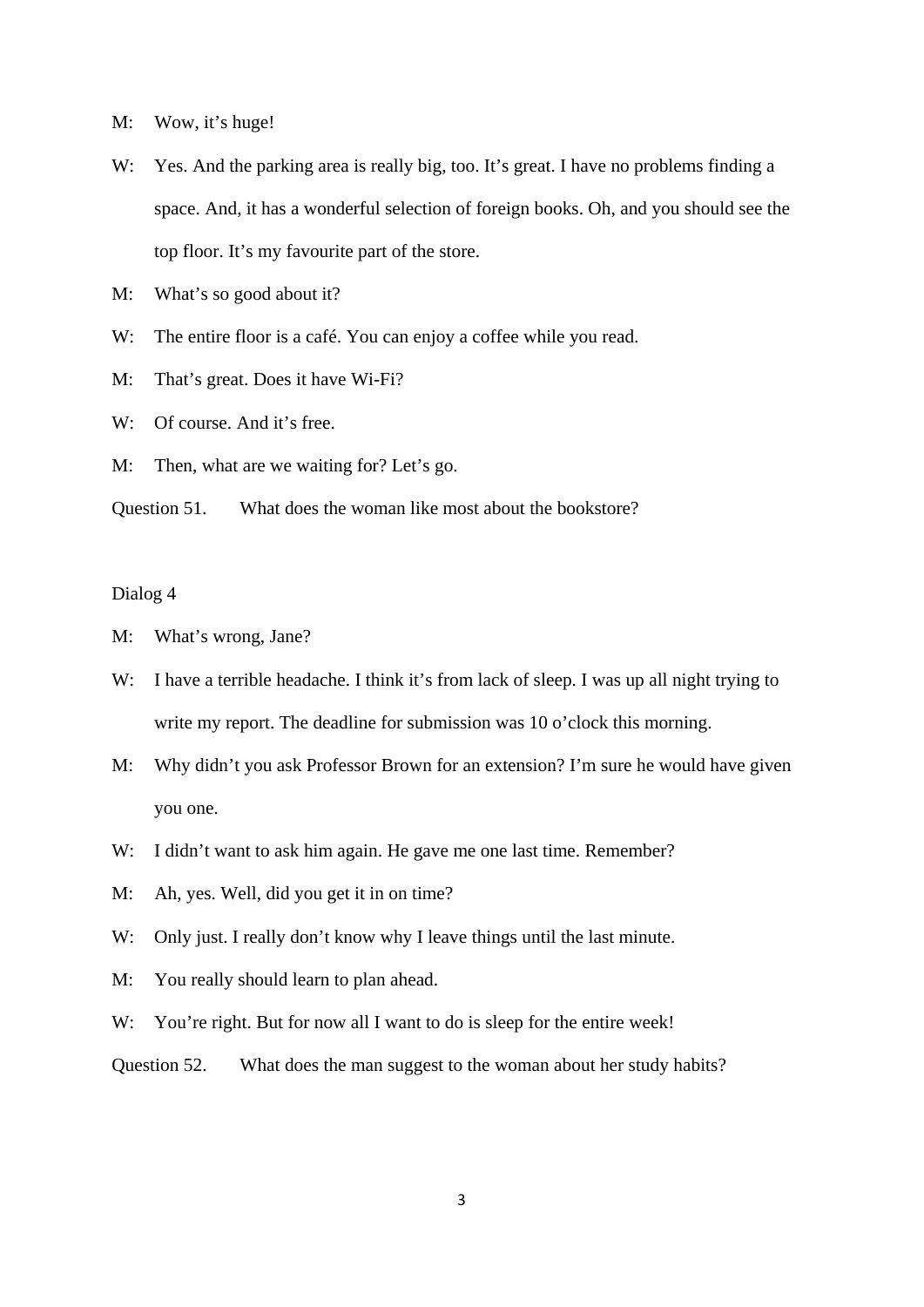#### Dialog 5

- M: Is this summer ever going to end?
- W: I know what you mean. I can't remember the last time it rained.
- M: What are you doing to keep cool at night? I use an air conditioner when it gets really hot, but I set it to turn off at 1 a.m.
- W: I don't like air conditioning so I open my windows wide and leave my fan on.
- M: Isn't it too hot to sleep?
- W: It was at first, but I think my body has become used to the heat. I know that some people like to use special cooling sheets on their beds, but I don't think they work.
- M: Actually, I use a special pillow that keeps me cool.
- W: I've seen those in the stores. From what I hear, they're quite effective. Anyway, don't worry, winter will soon be here and we'll all be cold!
- Question 53. What is the woman using to keep cool at night?

- M: Sorry, dear. Look, I haven't had time to cook dinner. So do you want to go out to a restaurant tonight?
- W: Sure, that would be good. Where do you feel like going?
- M: I know it gets crowded, but how about our favourite Chinese restaurant?
- W: Yeah, but we went there just last week. There's always the French place. The food's great.
- M: Yes, but it's too expensive. The food at the Italian restaurant is just as good, but much cheaper. Let's go there instead.
- W: No, I don't want to go there. The meal I had last time was awful. I know! We haven't had an Indian meal for ages, have we?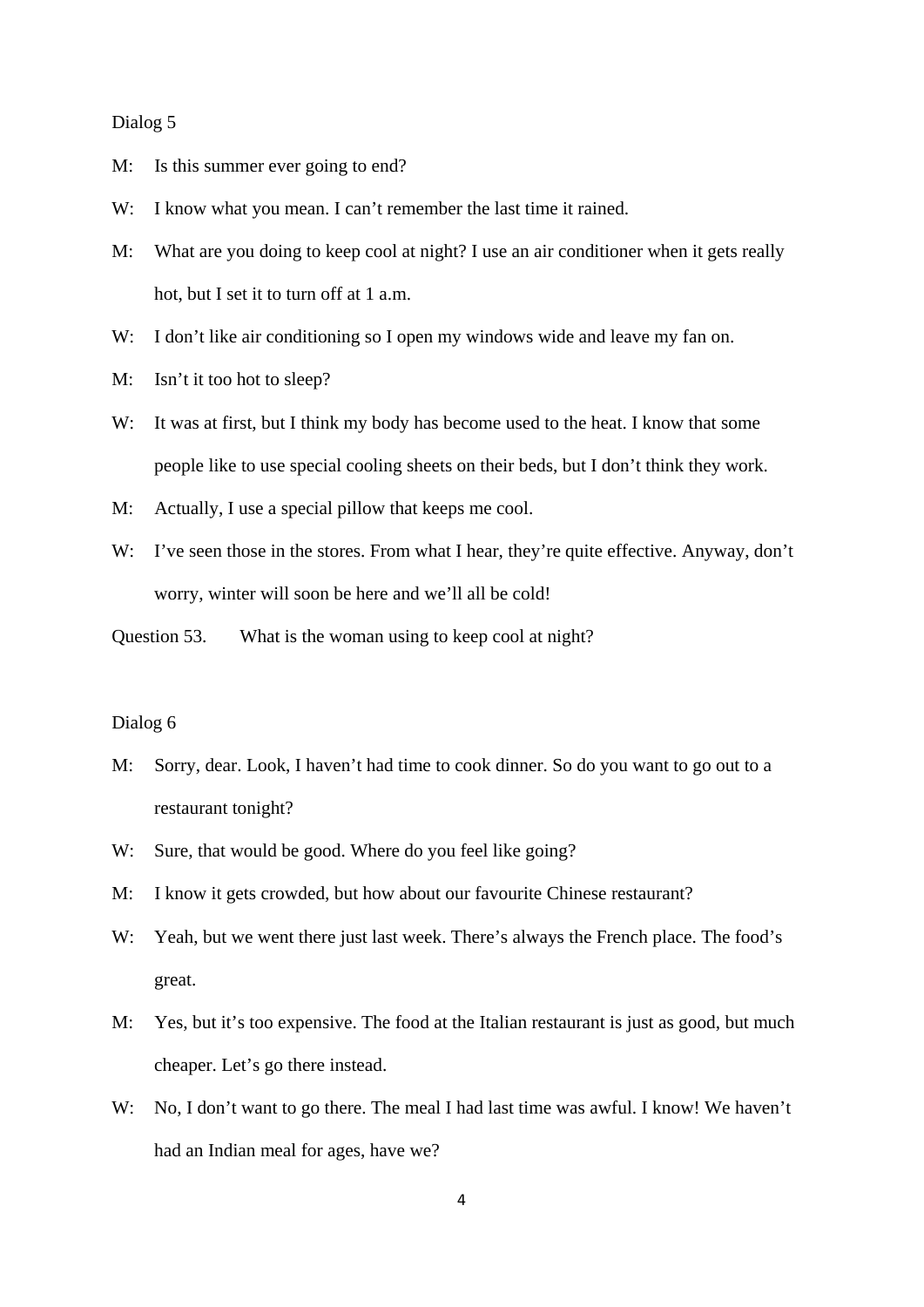M: You're right. I like the sound of that. Let's go for a curry.

Question 54. Why does the man not want to go to the French restaurant?

# Dialog 7

- M: Is there anything we need to do before we go on holiday?
- W: Yes. I think the camera's broken. I keep turning it on and then it just shuts down again.
- M: Are you sure that the battery isn't dead?
- W: No, it's a brand new one.
- M: Perhaps we can ask the camera manufacturer to fix it.
- W: Actually, I just called them and they said it would take at least a week. They did offer to sell me a new one though at a good price.
- M: It might be cheaper to buy a new camera at the duty free shop at the airport.
	- W: I'd rather buy one from our local camera store than the airport.
- M: Alright. That sounds good to me.
- Question 55. What does the woman decide regarding the camera?

# Dialog 8

M: Hey, I hear that you're going to do a short language program in Spain in the spring vacation.

- W: Yeah, that's right. Where did you hear that from?
- M: From one of your friends in the tennis club. But why did you pick Spain?
- W: Since I'm planning to study Spanish next term at university, I thought I'd take a beginner's course first. One of the Spanish teachers took the same course.
- M: Really? It must be good, then.
- W: Yeah. The language program looks really challenging. And it's not cheap.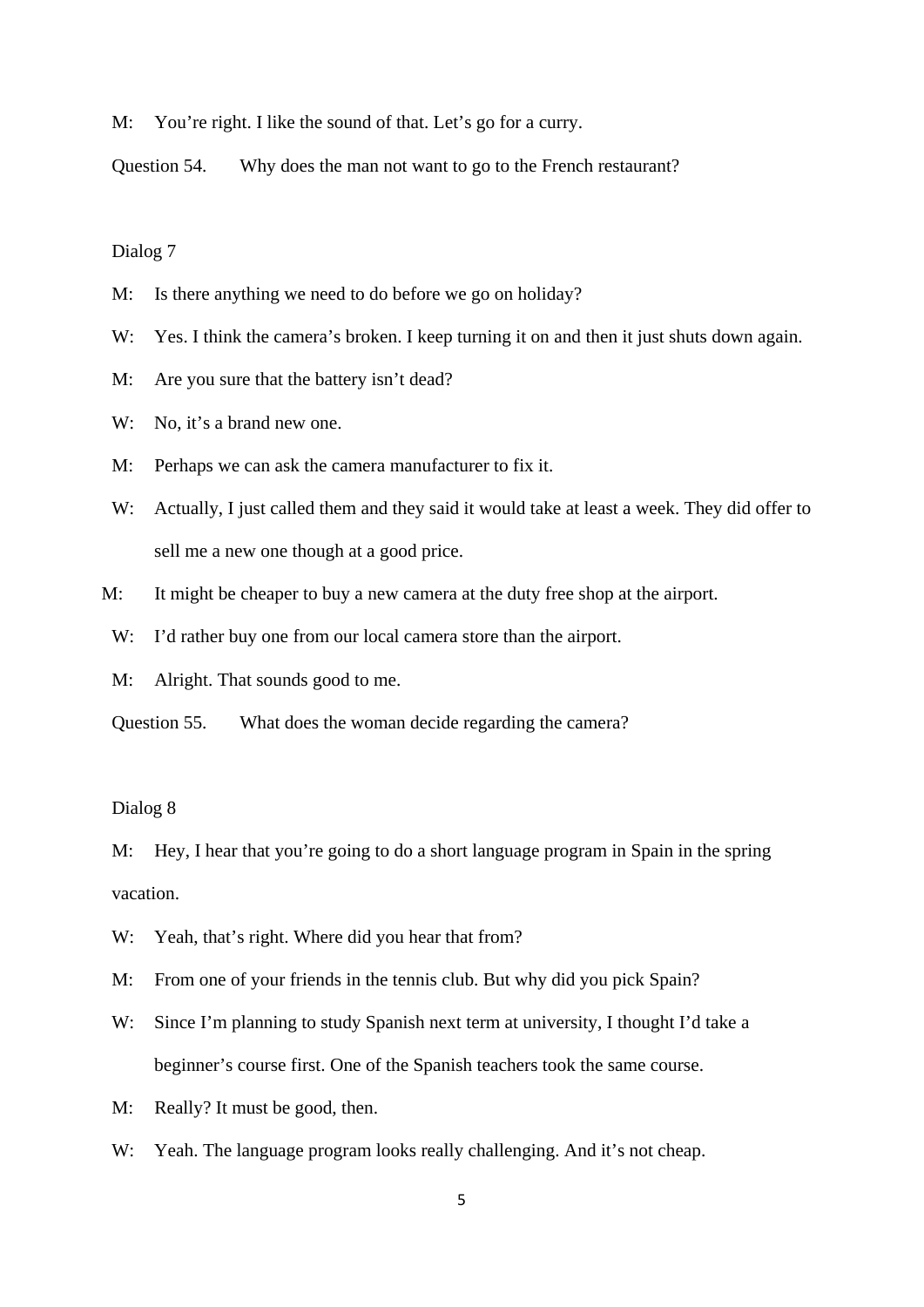M: I'm sure it'll be worth it. I wish I were going with you.

Question 56. Why did the woman decide to take a language program in Spain?

Dialog 9

W: Hello, Middleton Bank. Can I help you?

- M: Hi, yes, I've lost my bank card. I really need a replacement as soon as possible and I was told to call you. I've already reported the loss to your lost card department.
- W: Well, I'm afraid you'll have to come in to our main branch so that we can provide you with a new card. I'm sorry, but we'll have to charge you \$15 to replace it. When you come to see us, you'll also need to bring with you some form of acceptable identification. A passport or driving licence is acceptable, but I'm sorry we can't accept student ID cards. You'll also need to bring your bank book with you as further proof of identity.
- M: Right. I've got all that. Thanks for your help.

Question 57. Which of the following will the bank not accept as proof of identity?

- M: Good morning, Glasgow Eye Clinic.
- W: Good morning. My name's Mrs. Lewis and I've got an appointment this morning at 10:30. I'm afraid, though, that I'll be late because I missed my train.
- M: I see. I'm sorry, but your doctor won't be able to see you until later. I can reschedule your appointment for either 11:45 or 12:15.
- W: Well, I'll definitely be able to get there before 12 o'clock. I'll come at the earlier time.
- M: Okay. We'll see you then, Mrs. Lewis.
- Question 58. What time has the woman's appointment been changed to?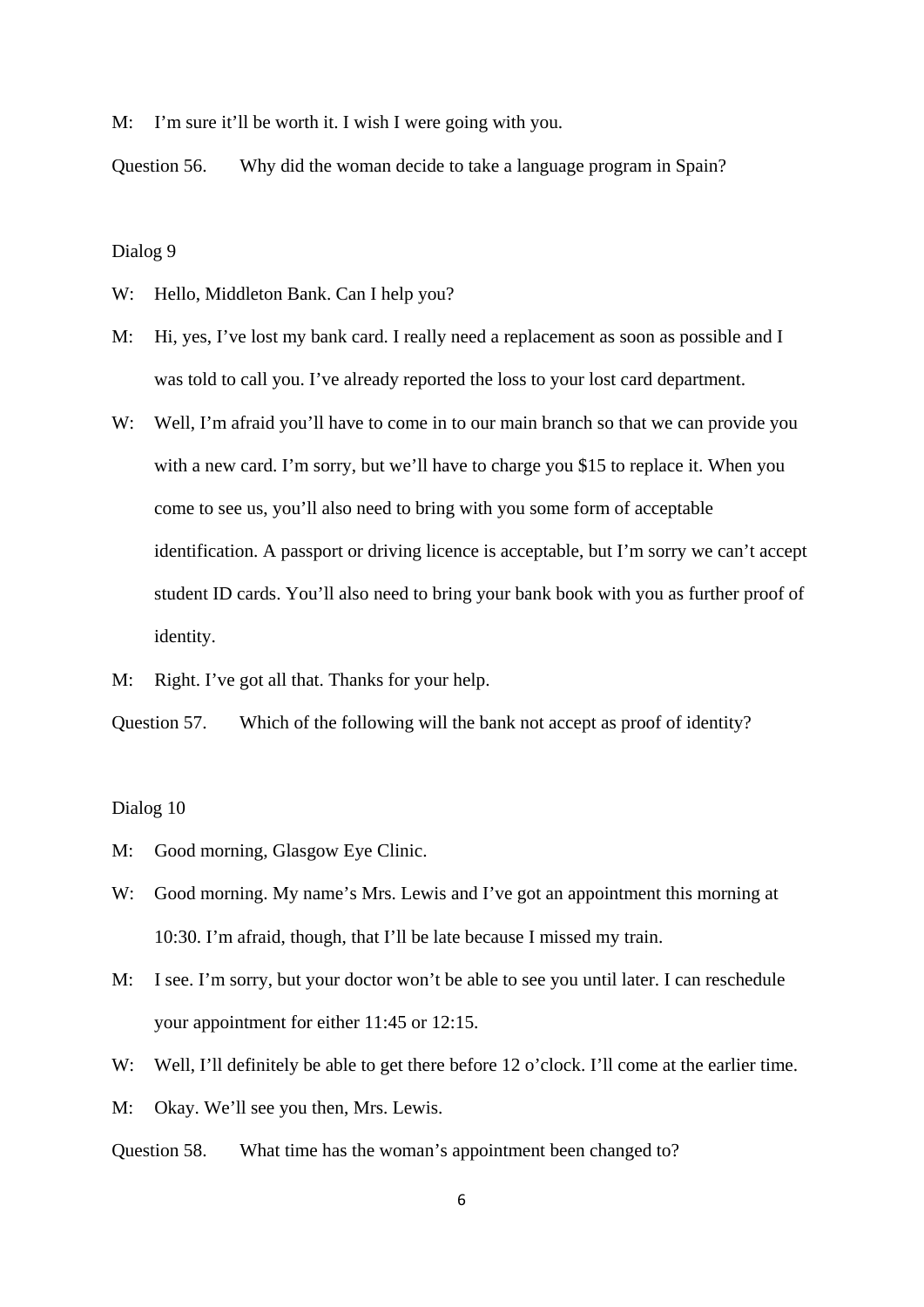#### **Narrator:**

In Section B, you will hear five passages. Each passage has two questions. All the questions are printed in the test booklet. Mark your answers on the answer sheet as soon as each recording has finished.

#### Passage 1

- M: Hi, Jenny. I'm just calling to let you know that I'll be in Tokyo from Friday evening to Sunday afternoon. When would be a good time for us to meet?
- W: That's great, Tony. What about having dinner on Friday evening, then?
- M: I'm not sure. I'm taking the bus which is scheduled to arrive at 8 o'clock. But it might be late getting in. Having dinner the following evening might be better.
- W: Okay. In that case, can I invite Susan along? She'll be in town, too.
- M: That'll be great! I didn't know she was coming to Tokyo.
- W: Yeah. She's flying in from London on Thursday morning. Is there anybody else you want to see while you're here?
- M: I'd like to see Ayumi. Can I invite her along for dinner, too?
- W: Sure. That would be nice.
- M: It'll be great to see you all!
- W: Look. Can't you stay in Tokyo a bit longer? I'm thinking of taking a drive out to Mount Fuji on either Monday or Tuesday, depending on the weather.
- M: I'd love to join you, but I've already bought my return ticket.

#### Passage 2

- M: Have you thought about what we should buy Michael for his birthday on Sunday?
- W: He loves trains. I was thinking that we might get him the electric train set we saw in the toy store the other day. What do you think?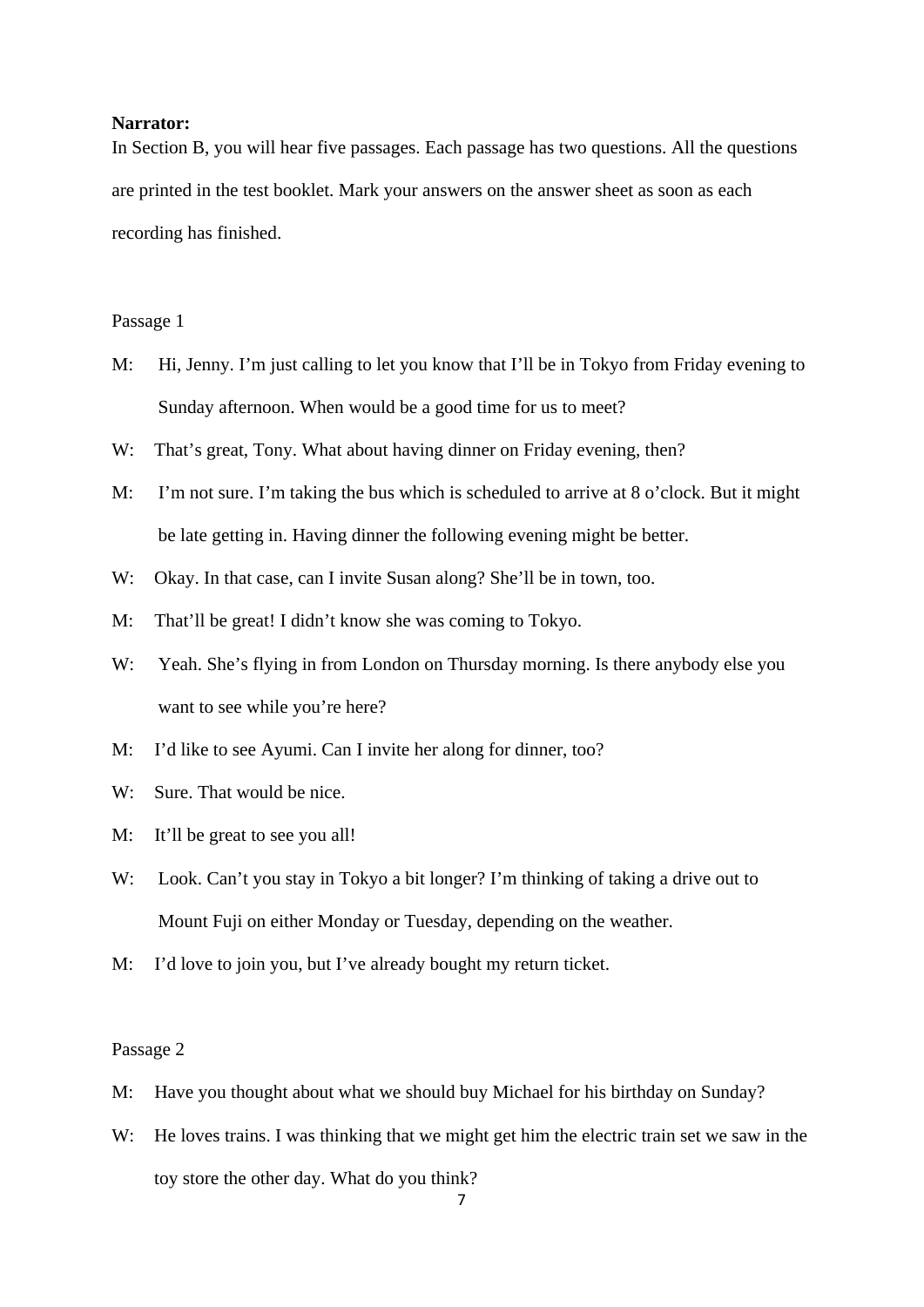- M: Too late. That's what my parents are getting him.
- W: Oh, I didn't know that. Well, a few days ago when I asked him what he wanted, he said a new soccer ball.
- M: He's already got two. I think it's time he got his first baseball glove. I mean, he's old enough now to learn how to play catch.
- W: That's true. I think that you'd both enjoy the time together, too. Let's do that then.
- M: I'll get him a baseball cap as well.
- W: You gave him one last year. He doesn't need another.
- M: Oh yeah, I forgot about that. All right then, I'll go shopping after work tomorrow.

## Passage 3

 Good morning. This is WNYC news for Thursday, February 13th. This morning, we look at how New York City has survived the snowstorm that just swept through the northeastern United States. Here in the city, snow fell for 30 hours straight, beginning at 5 pm on Tuesday and continuing until 11 pm on Wednesday, leaving behind a total of 26 inches of snow. During one 24-hour period of the storm, 22 inches of snow fell.

 Air traffic at all New York City airports was brought to a complete halt during the storm, and many travelers found themselves stuck at airports overnight. Though the airports were open again this morning, transportation officials warn air travelers to expect long delays and some cancellations.

 Highways around New York City have opened, but motorists are advised to drive with extreme caution. It's windy out there, and it will be blowing snow around the highways.

 While the highways around the city are clear, most of the streets within the city are still impassable. So if you want to get into the city, do not drive in. Take the train.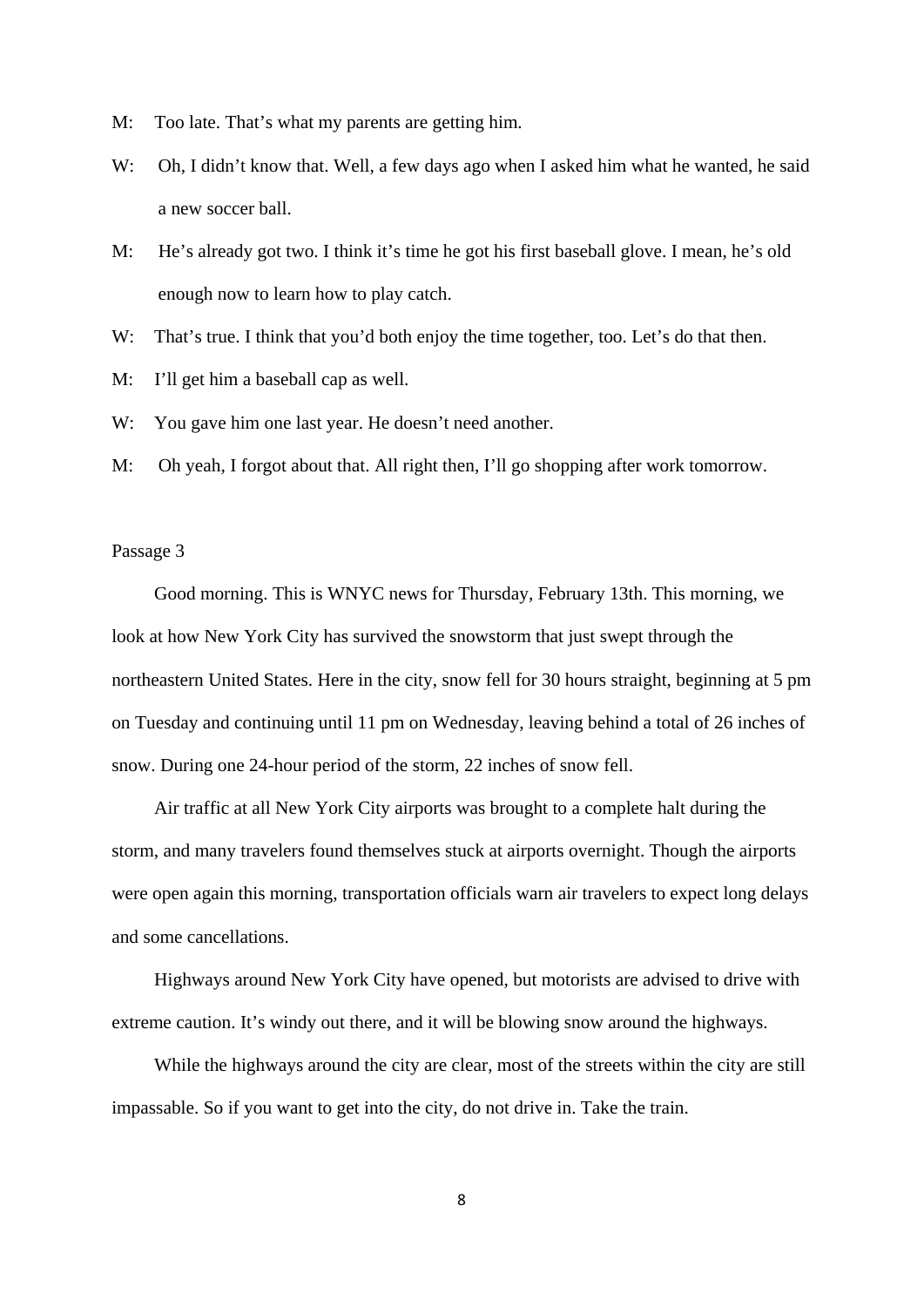City buses will not get back out onto the roads until tomorrow. Department of Transportation official Jean Thomas told us, "there's just so much snow, we have no place to put it. We are going to have to truck it away, and that is going to take some time."

 All metropolitan subway lines are back in full operation. But within New York City, if the subway won't get you where you want to go, it looks like you will have to walk. Better yet, maybe you should just stay home and read a good book.

## Passage 4

- W: Hello, Southern Mountain Gas Company.
- M: Hello. I'm moving next week, so I'd like you to turn off the gas service at my present address.
- W: I see. Could I have your customer ID number, please?
- M: Yes, it's G8466312.
- W: Let me just check. That's G8466312. And your name is Christopher Kim?
- M: Yes, that's right.
- W: Thank you Mr. Kim. Just for security, could you give me your date of birth?
- M: Yes, it's December 13th, 1983.
- W: Thank you. Can I ask when you are moving out?
- M: Well, I'll be moving out of my apartment on June 12th, but I won't be using any gas from the 10th.
- W: I see. Well, we can send a service engineer on the 10th to read the gas meter and to shut off the gas service. We will send you a final bill by June 13th. Where shall we send it?
- M: Send the bill to the apartment and it will be forwarded to me.
- W: Just one final point Mr. Kim. Are you planning to use our gas service again?